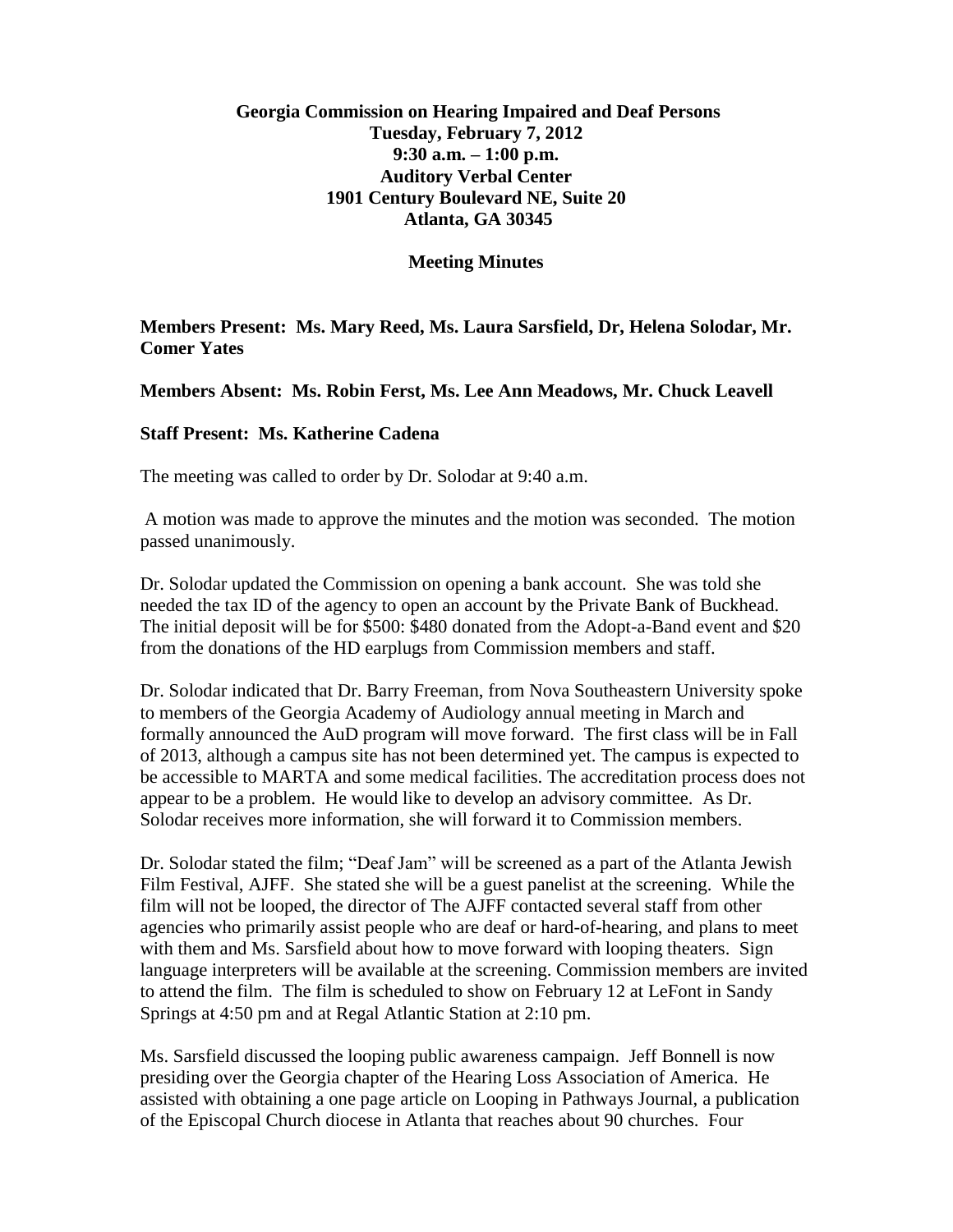churches are interested in looping, and Ms. Sarsfield is assisting with providing information. After some success with churches, Ms. Sarsfield would like to focus on small businesses that could benefit from smaller loops. She also asked if anyone has any contacts in Atlanta area museums, to please forward the information to her. Mr. Yates discussed the potential of having the Atlanta Speech School looped.

Dr. Solodar discussed the Adopt-a-Band initiative on behalf of absent Commission member, Ms. Ferst. Dr. Solodar stated she met with the band director at Georgia Institute of Technology, and discussed the importance of hearing protection. Dr. Solodar shared Ms. Ferst's written report with the Commission that indicated she is requesting feedback from the Commission members prior to the next meeting regarding the current proposal.

Mr. Yates discussed the Georgia Pathway for Language and Literacy Project: A partnership with the Atlanta Speech School, Atlanta Area School for the Deaf, Georgia Area School for the Deaf, The Georgia Department of Education, and the Georgia Parent Infant Network for Educational Services (Georgia PINES). The goal of the project is for each child in Georgia with hearing loss to reach grade level reading by third grade and develop a network for all educators to have access to resources for educating students with hearing loss. The group had two successful town hall meetings through Facebook. Mr. Yates will demonstrate the website portal at a future meeting, as well as have some others involved in the project discuss the outcomes. There are three components to the program: Resources, networking, and mentoring.

Dr. Solodar discussed current Universal Newborn Hearing Screening (UNHS) proposed legislation. Prior to the meeting, she sent out an email asking Commission members their interest in assisting with participating in a writing group for UNHS proposed legislation. Commission member Ms. Reed volunteered. Ms. Reed mentioned Representative Stephanie Benfield shared an interest in adding the request for obtaining aggregate data to current proposed legislation House Bill 745 regarding pulse oximetry, sponsored by Representative Andy Welch, pending approval from Representative Welch. The goal is for the bill to achieve bipartisan support. Ms. Sarsfield informed Commission members she extended an invitation to Ms. Sharon Quary with the Department of Public Health, DPH, Program Manager for the UNHS, and indicated Ms. Quary could not offer any DPH involvement at this time. More discussion ensued about language regarding the current UNHS legislation. Mr. Yates will share the intent to propose legislation with select stakeholders.

Ms. Kelly Jenkins, who has severe hearing loss and is a parent of a child who is hard of hearing, spoke to the about proposed Georgia hearing aid legislation called "Let Georgia Hear". The bill would require group health insurance, group health benefit plans and the State Health Plan of Teachers and State Employees to provide coverage for hearing aids and replacement hearing aids for insured people under 20 years old who are deaf or hardof-hearing. Eighteen states currently have similar legislation in place. Let Georgia Hear is comprised of over 120 members. Eighty percent of language is acquired before a child reaches eighteen months. A study by The Better Hearing Institute cites that sixty eight percent of people do not purchase hearing aids because of financial constraints. Only sixteen percent of parents were able to get any insurance coverage for hearing aids. When hearing loss is not identified and treated early in children, the costs to the state